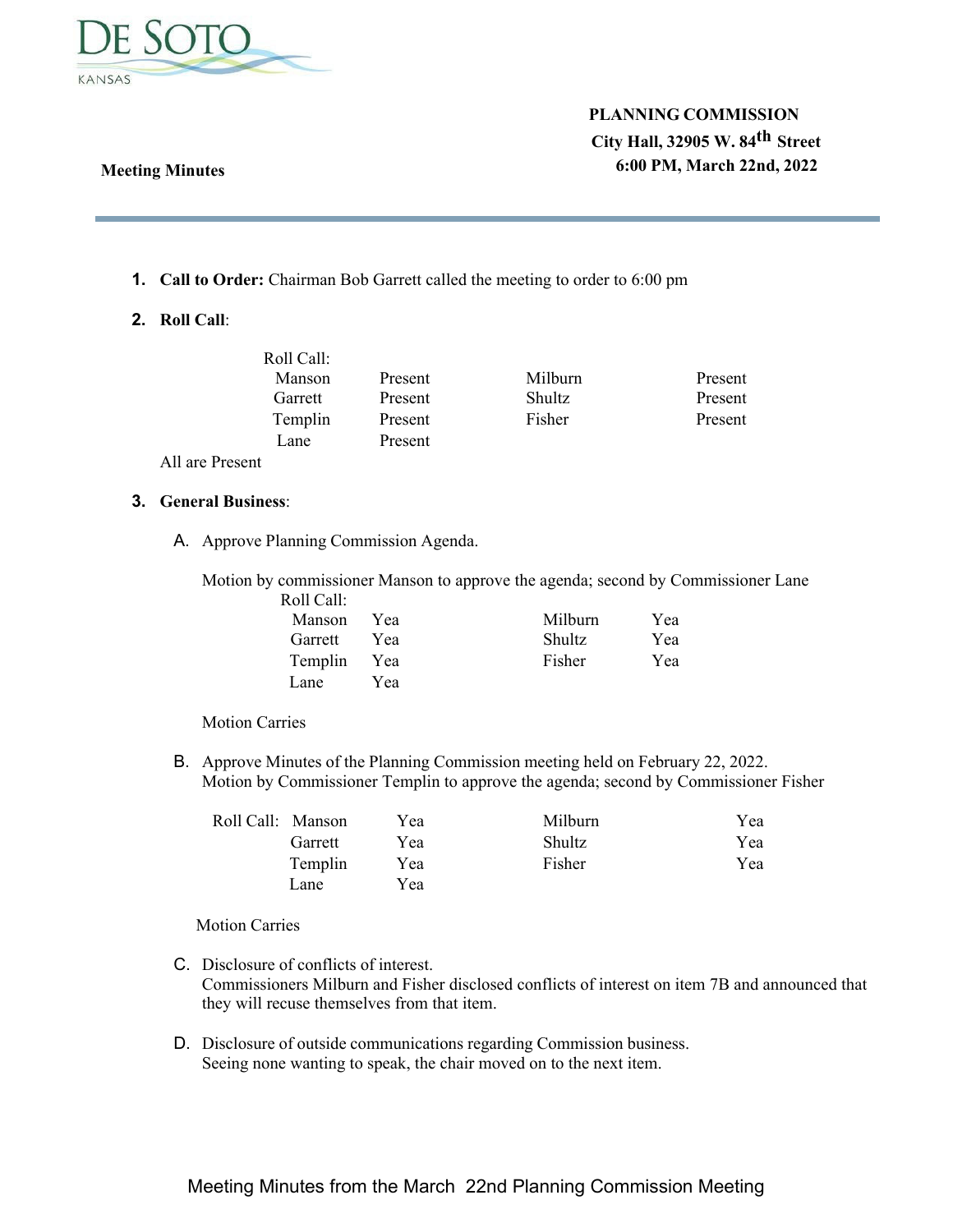### **4. Call to Public:**

Members of the public who wish to address the Planning Commission regarding items not on the agenda may do so at this time. Any discussion is for information purposes only. No action will be taken. There is a four-minute time limit.

Seeing no one wanting to speak, the chair moved on to the next time.

### **5. Public Hearing:**

A. Consider Pole sign at the proposed Taco Bell location

Mr. Brad W Weisenburger, Director of Planning and Capital Projects led on this item. He announced that a special use permit (SUP) application has been submitted on behalf of the owner of Taco Bell (FSD De Soto LLC) by Marti Palmer of View Sign and Light of Lenexa for a pole sign. Per city regulations, pole signs (such as McDonalds, Casey's and Phillips 66) are required to submit a SUP for approval. He outlined the specifics of the pole sign application including that the proposed sign will include two signs, one for Taco Bell and the other for Jakes Fireworks, and that the permit will expire in 20 years. He continued by saying the aggregate for these signs do not exceed 200 square feet. Mr. Weisenburger thanked the commission for their time and recommended the chairman open the public hearing.

Chairman Garrett open the public hearing at 6:32 pm. Seeing no one wanting to speak, the Chairman closed the public hearing at 6:33 pm.

Commissioner Milburn asked where the sign will be located. Mr. Weisenburger stated that it will be located on the site of Taco Bell. Commissioner Templin asked about the terms of the signs and the commission's ability to deny the pole signs. The Commission asked about conditions requiring that the regulations have one business per-pole sign. Mr. Max DiCarlo from First Street Development addressed the board. He indicated that there was an error on the application. He asked the board to table the issue until the next meeting to allow a correction to be issued.

Motion by Commissioner Templin to table the item and continue the public hearing until the April 26<sup>th</sup> Planning Commission meeting; Second by Commissioner Shultz.

| Roll Call: | Manson  | Yea | Milburn | Yea |
|------------|---------|-----|---------|-----|
|            | Garrett | Yea | Shultz  | Yea |
|            | Templin | Yea | Fisher  | Yea |
|            | Lane    | Yea |         |     |

Motion carries.

B. Consider rezoning for John and Sara Yost near 95<sup>th</sup> and Waverly Mr. Weisenburger led on this item. He announced that the Yost Living Trust is requesting a rezoning from Rural AG (RUR) to RO Residential Suburban. The property was recently annexed into De Soto and needs to be re-zoned to an appropriate De Soto category. It is a 10-acre tract that is vacant. The intent is to build a single-family residence on the lot.

Chairman Garret opened the public hearing at 6:45 pm. Seeing no one wanting to speak, the Chairman closed the public hearing at 6:46 pm.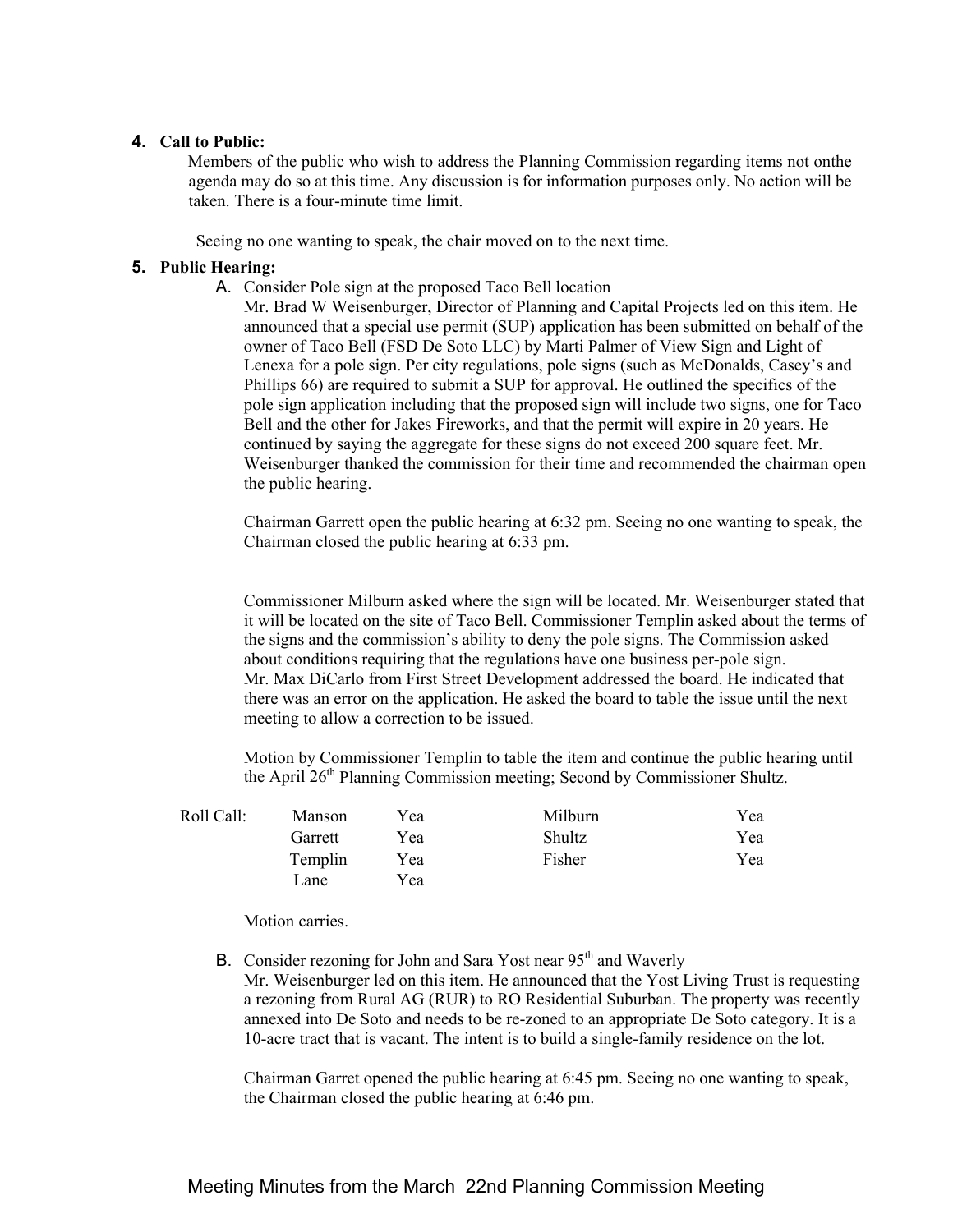Motion by Commissioner Lane to recommend approval of the rezoning application; second by Commissioner Shultz.

| Roll Call: |     |               |     |
|------------|-----|---------------|-----|
| Manson     | Yea | Milburn       | Yea |
| Garrett    | Yea | <b>Shultz</b> | Yea |
| Templin    | Yea | Fisher        | Yea |
| Lane.      | Yea |               |     |

Motion Carries

#### **6. Old Business:**

A. Consider replat of Hike 10 Commerce Park

Mr. Weisenburger led on this item. He announced that there was an error in the survey that required an adjustment of the ROW and the utility easement for Lot 2 of Hike 10 Commerce Park Lot 4 Block 2 because the building intruded upon the utility easement and road ROW. The location of the Jakes Fireworks is on Lot 2.

Motion by Commissioner Templin recommending approval of the re-plat and recommending to the city council to accept the revised easements and ROW's; Second by Commissioner Lane.

| Roll Call: |     |               |     |
|------------|-----|---------------|-----|
| Manson     | Yea | Milburn       | Yea |
| Garrett    | Yea | <b>Shultz</b> | Yea |
| Templin    | Yea | Fisher        | Yea |
| Lane.      | Yea |               |     |

Motion carries

#### **7. New Business:**

A: Consider preliminary plat for Flint Development at 103<sup>rd</sup> and Edgerton Road Mr. Weisenburger led on this item. He stated that this is a preliminary discussion to review the design concept form. All homeowners will be noticed, and this item will be discussed at the April  $26<sup>th</sup>$  Planning Commission Meeting. Mr. Reavey discussed that this item will be reevaluated in April and outlined the legal process for the preliminary plat.

Motion by Commissioner Shultz to table the item until the April  $26<sup>th</sup>$  Planning Meeting; Second by Commissioner Templin

| Roll Call: | Manson  | Yea | Milburn | Yea |
|------------|---------|-----|---------|-----|
|            | Garrett | Yea | Shultz  | Yea |
|            | Templin | Yea | Fisher  | Yea |
|            | Lane    | Yea |         |     |

Motion Carries